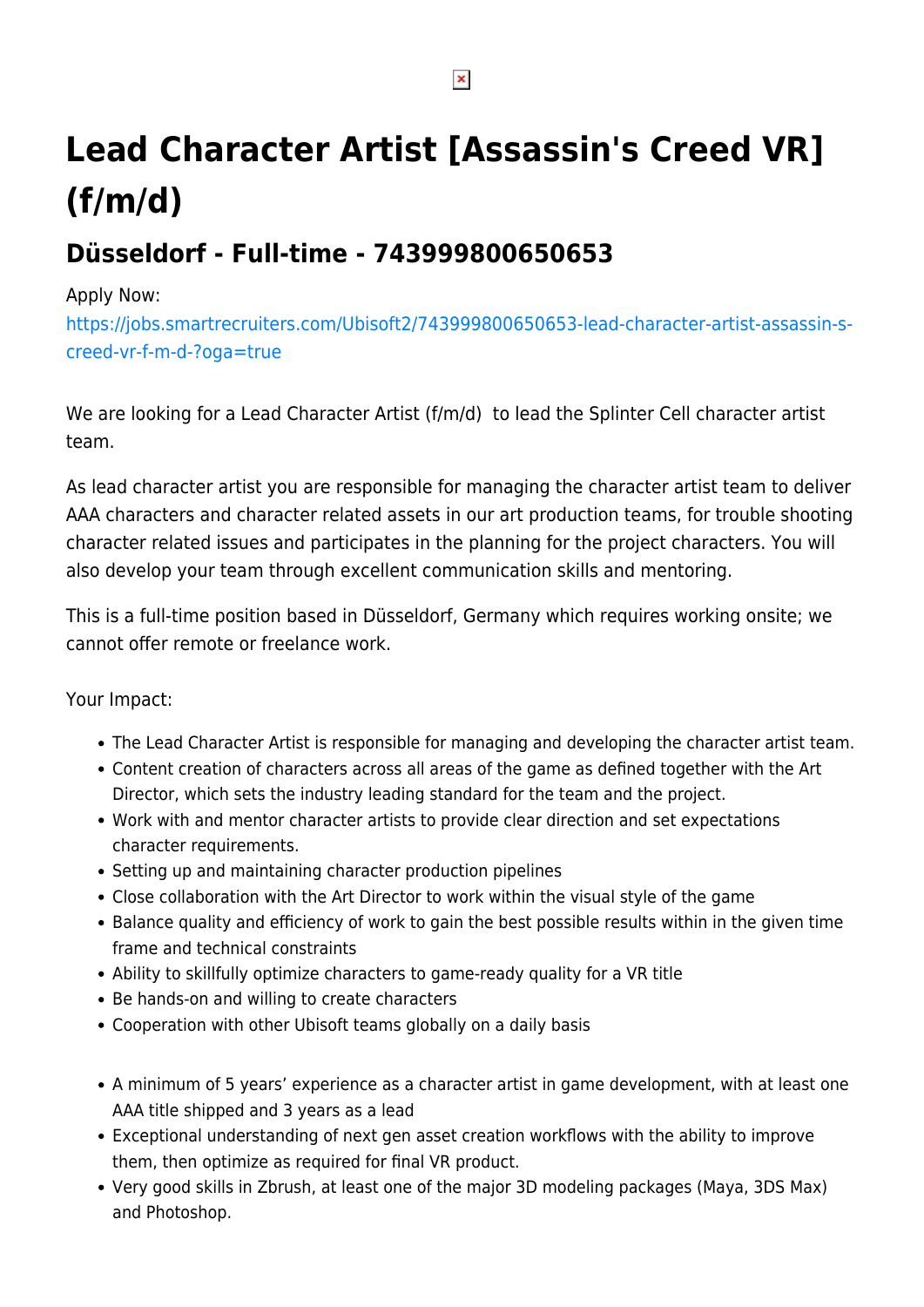- Strong sculpting, texturing and painting skills
- Ability to create highly realistic characters that meet AAA standards
- Very good working knowledge with at least one AAA game engine
- Being used to work on tasks autonomously and to deliver results in time
- Fluent in English, both verbally and written. (No German language skills are required to work in our studio)
- Great communication skills, a positive attitude and team player.

#### BONUS

- Having worked with scanned data is a plus.
- Good Animation and/or riggings skills are a plus (Maya, 3DS Max, MotionBuilder)
- Knowledge of Substance Designer / Painter and/or Marvelous Designer is a plus

To apply for this opportunity you must include your resume, portfolio link and a cover letter detailing your earliest starting date, salary expectations and motivation.

#### PORTFOLIO

All portfolios must contain a detailed shot breakdown of the work. It must be very clear what you, the applicant, are responsible for in your reel, portfolio, screenshots etc.

The portfolio should contain the following:

- Examples of realistic characters
- Examples of high-quality materials and textures
- Show both organic and hard surface works
- Examples of style variety

#### Tips:

Ensure the links to your portfolio are easy to find and still working.

Preferred portfolio platform: Artstation.

Any shared drives portfolio should have access granted.

#### Your Benefits

- Relocation Support: We offer financial support in form of a cash allowance and assistance with accommodation search and settle-in support via our relocation partner, for international candidates we offer visa assistance.
- 26 days paid vacation per year. Additionally, you will get half a day off on Christmas Eve and New Year's Eve and approximately 11 bank holidays.
- Flexible Working Hours: We have core working times between 10:00 AM 04:00 PM and the distribution of the other hours is up to you.